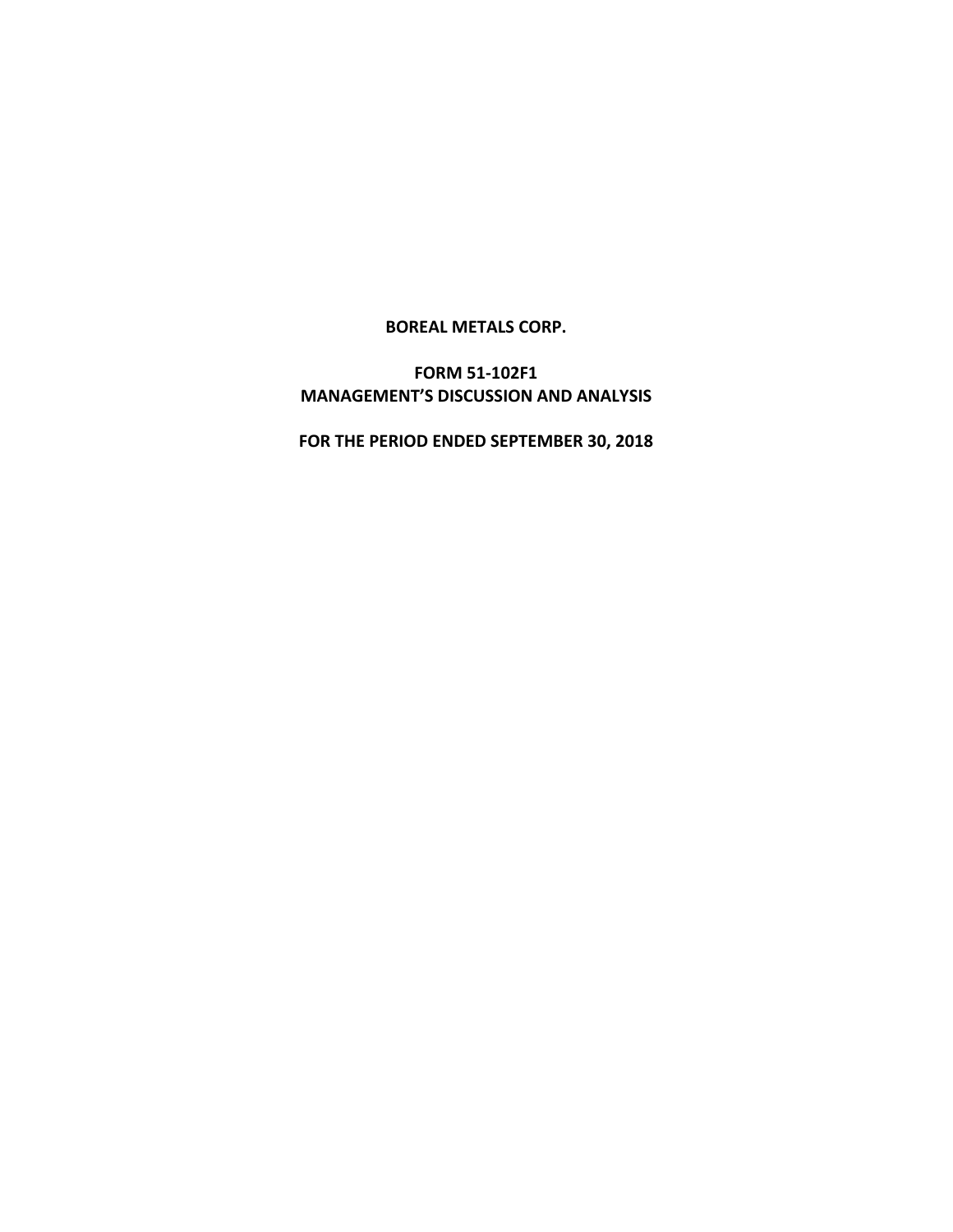The following management's discussion and analysis ("MD&A"), prepared as of November 29, 2018 should be read together with unaudited interim consolidated financial statements for the period ended September 30, 2018 and the audited consolidated financial statements for the year ended December 31, 2017 and related notes attached thereto, which are prepared in accordance with International Financial Reporting Standards. All amounts are stated in Canadian dollars unless otherwise indicated.

Additional information related to Boreal Metals Corp. (the "Company") is available for view on SEDAR at [www.sedar.com.](http://www.sedar.com/)

## **Forward Looking Statements**

This MD&A contains certain forward-looking statements and information relating to the Company that are based on the beliefs of our management as well as assumptions made by and information currently available to us. When used in this document, the words "anticipate", "believe", "estimate", "expect" and similar expressions, as they relate to our company or our management, are intended to identify forward-looking statements. This MD&A contains forward-looking statements relating to, among other things, regulatory compliance, the sufficiency of current working capital, the estimated cost and availability of funding for the continued exploration and development of our exploration properties. Such statements reflect the current views of management with respect to future events and are subject to certain risks, uncertainties and assumptions. Many factors could cause the actual results, performance or our achievements to be materially different from any future results, performance or achievements that may be expressed or implied by such forward-looking statements.

## **Description of Business**

Boreal Metals Corp. (the "Company") was incorporated under the Business Corporations Act, British Columbia on December 31, 2013 and is considered to be in the exploration stage with respect to its mineral properties. The Company's head office address is Suite 340 - 233 West 1st Street, North Vancouver, British Columbia, Canada, V7M 1B3.

On April 1, 2014, the Company commenced trading on the Canadian Securities Exchange ("CSE") under the trading symbol "EFM". On April 12, 2016, the CSE delisted the Company for being in default of CSE requirements. As of the date of the financial statements, the Company's common shares were delisted from trading on the CSE.

On February 14, 2017, the Company closed a share purchase agreement with EMX Royalty Corporation ("EMX") to acquire two wholly-owned subsidiary companies, EMX Exploration Scandinavia AB and Iekelvare Minerals AB (together referred to as the "Swedish Companies"), with exploration stage assets in Scandinavia. The Swedish Companies are wholly-owned subsidiaries of the Company which together hold a portfolio of four base and precious metal exploration projects in Sweden and Norway.

On November 21, 2017, the Company obtained a public listing for its securities on the TSX Venture Exchange ("TSX-V") under the trading symbol "BMX" following closing of its offerings of units by way of Short Form Offering Document ("SFOD") and by way of a brokered private placement.

On November 25, 2017, the Company obtained listing on Frankfurt Stock Exchange under the symbol 03E.

On February 15, 2018, the Company amended the share purchase agreement with EMX and completed the acquisition of the Modum cobalt project ("Modum") which has exploration licenses in Norway.

On March 20, 2018, the Company completed the acquisition of the Guldgruvan cobalt project ("Guldgruvan") from EMX by Boreal Energy Metals Corp. ("BEMC"), a newly created and wholly owned subsidiary of Boreal, through its wholly owned subsidiary Boreal Battery Metals Scandinavia AB ("BBMSAB").

On May 18, 2018, the Company completed the acquisition of the Njuggträskliden and Mjövattnet cobalt and nickel projects ("Njuggträskliden and Mjövattnet") in Sweden from EMX through BEMC's subsidiary, BBMSAB.

Boreal is a mineral exploration company focused on the discovery of zinc, copper, silver, gold, cobalt and nickel deposits in exceptional, historical mining project areas spanning Sweden and Norway. The Company aims to discover new economic mineral deposits in known mining districts that have seen little or no modern exploration techniques.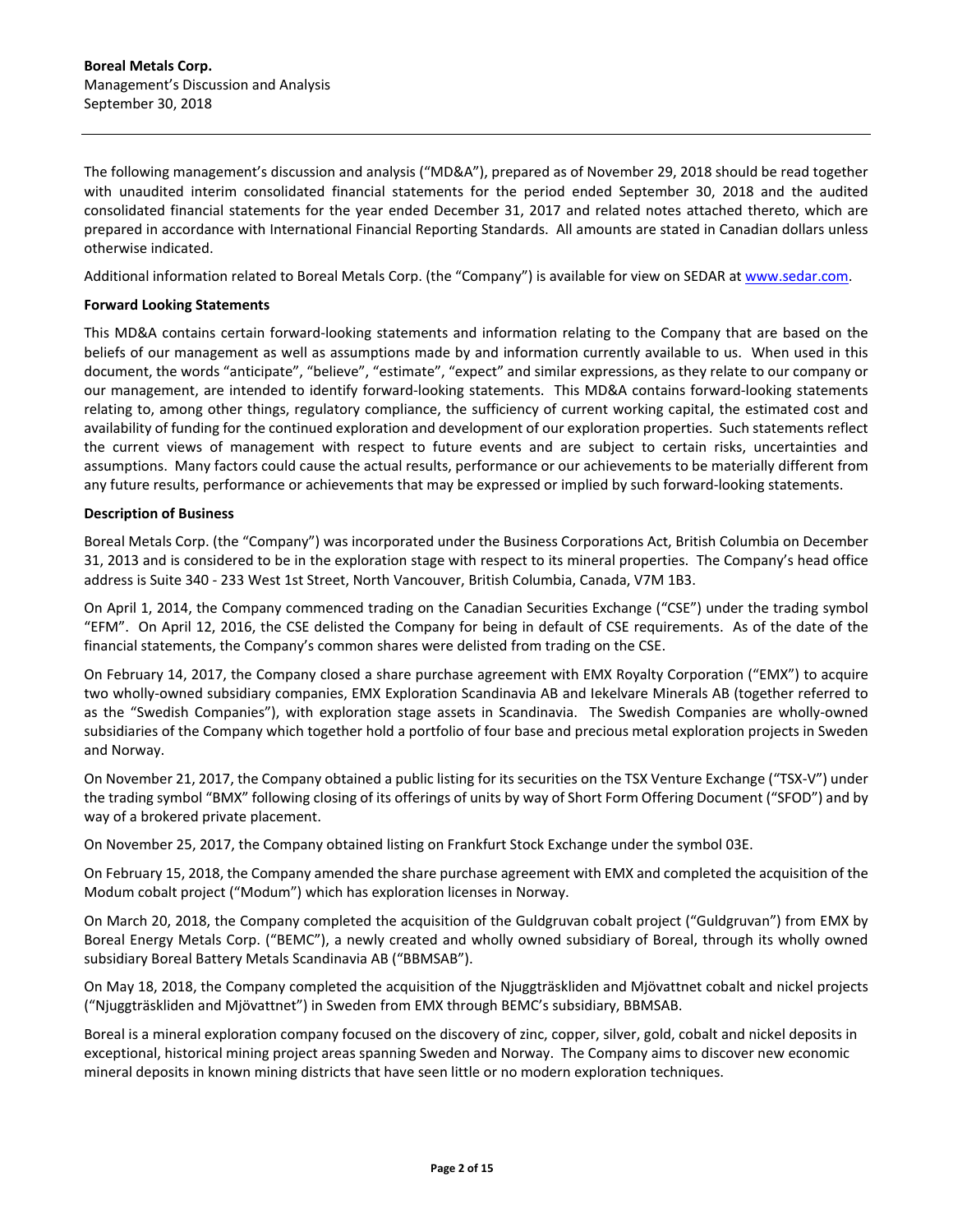### **Significant Events**

On February 15, 2018, the Company completed the acquisition of the Modum project from EMX. Pursuant to the terms of the agreement, the Company issued to EMX 1,324,181 common shares at a deemed price of \$0.26, which brought EMX's equity ownership in Boreal to 19.9% at that time. EMX will have the right to participate pro-rata in future financings at its own cost to maintain its 19.9% interest in Boreal.

On March 20, 2018, the Company completed the acquisition of the Guldgruvan project from EMX by BEMC. Pursuant to the terms of the agreement, the Company issued to EMX 2,979,798 common shares, which brought EMX's equity ownership in BEMC to 5.9%.

On May 18, 2018, the Company completed the acquisition of the Njuggträskliden and Mjövattnet projects from EMX by BEMC. Pursuant to the terms of the agreement, the Company transferred 2,020,020 common shares to EMX, which brought EMX's equity ownership in BEMC to 9.9%. BEMC will have the continuing obligation to issue additional shares of BEMC to EMX to maintain its 9.9% interest in BEMC, at no additional cost to EMX, until BEMC has raised \$3,000,000 in equity. Thereafter, EMX will have the right to participate pro-rata in future financings at its own cost to maintain its 9.9% interest in BEMC.

For the period from January 1, 2018 up to the date of MD&A, 5,935,000 warrants were exercised at a price of \$0.10 for gross proceeds of \$593,500 and 200,000 warrants were expired.

On September 14, 2018, the Company announced a stock option grant whereby a total of 4,925,000 incentive stock options have been granted to its directors, officers, and consultants.

### **Exploration and Evaluation Assets**

On February 14, 2017, the Company acquired two companies that were wholly-owned subsidiaries of EMX which together represent a portfolio of four Scandinavian base and precious metal exploration projects including Gumsberg and Adak exploration assets in Sweden and the Tynset and Burfjord assets in Norway.

On February 15, 2018, the Company acquired the Modum project.

On March 20, 2018, the Company completed the acquisition of the Guldgruvan project from EMX by BEMC.

On May 18, 2018, the Company completed the acquisition of the Njuggträskliden and Mjövattnet projects from EMX by BEMC.

The fair value of the purchased assets was measured using the fair value of the issued common shares of the Company on the transaction date.

| <b>Acquisition expenses</b>          | Adak,<br>Gumsberg,<br>Modum<br>Burfjord,<br>Tynset |         | Guldgruvan               | Njuggträskliden<br>and Mjövattnet | Total     |
|--------------------------------------|----------------------------------------------------|---------|--------------------------|-----------------------------------|-----------|
|                                      |                                                    |         |                          |                                   |           |
| Balance, December 31, 2016           | ۰                                                  |         | ۰                        | ۰                                 |           |
| Acquisition                          | 215,233                                            |         |                          |                                   | 215,233   |
| Shares issued as anti-dilutive right | 1,290,997                                          |         | $\overline{\phantom{0}}$ |                                   | 1,290,997 |
| Balance, December 31, 2017           | 1,506,230                                          |         | $\overline{\phantom{0}}$ |                                   | 1,506,230 |
| Acquisition                          |                                                    | 447,254 | 198,990                  | 151,010                           | 797,254   |
| Balance, September 30, 2018          | 1,506,230                                          | 447,254 | 198,990                  | 151,010                           | 2,303,484 |

The Company is the owner of base metal mining licenses located in Norway known as the Burfjord and Tynset licenses and in Sweden the Gumsberg and Adak projects. In addition, the Company through BEMC, is the owner of mining licenses located in Norway known as the Modum project and in Sweden known as the Guldgruvan, the Njuggträskliden, and the Mjövattnet projects (collectively, the "Battery Metals Projects").

During the period ended September 30, 2018, the total exploration costs incurred by the Company are as follows: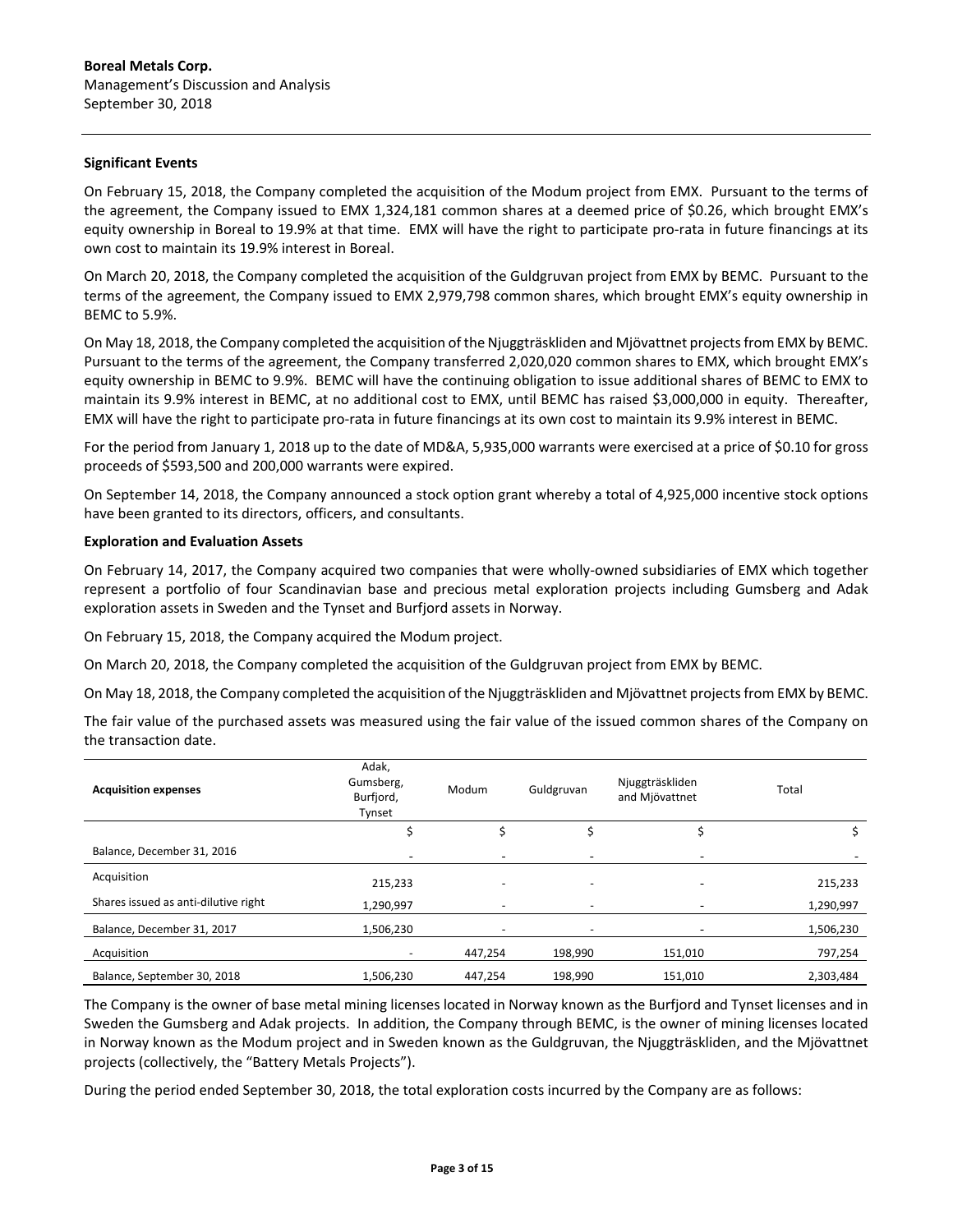| <b>Exploration expenses</b>  | Adak   | Gumsberg  | Burfjord | Tynset  | <b>Battery Metals</b><br>Projects | Total     |
|------------------------------|--------|-----------|----------|---------|-----------------------------------|-----------|
|                              | \$     | Ś         | \$       | Ś.      | \$                                | S.        |
| Balance, December 31, 2016   | 6,537  | 12,191    | 3,421    | 6,538   |                                   | 28,687    |
| Accommodation                |        | 6,016     | 17,921   |         |                                   | 23,937    |
| <b>Drilling</b>              |        | 169,176   |          |         | ٠                                 | 169,176   |
| Field work                   | 326    | 104,816   | 144,233  | 5,611   | ۰                                 | 254,986   |
| <b>Exploration licenses</b>  |        | 33,132    | 6,340    | 3,676   |                                   | 43,148    |
| Geological                   | 30,498 | 150,046   | 88,499   | 12,854  | ۰                                 | 281,897   |
| Geophysical                  | 4,800  | 12,600    | 7,800    | 600     | ۰                                 | 25,800    |
| Balance, December 31, 2017   | 42,161 | 487,977   | 268,214  | 29,279  |                                   | 827,631   |
| Accommodation                |        | 19,526    | 354      |         |                                   | 19,880    |
| <b>Drilling</b>              |        | 339,912   |          |         |                                   | 339,912   |
| <b>Exploration equipment</b> | 716    | 24,123    |          | 3,532   |                                   | 28,371    |
| Field work                   | 1,923  | 118,480   | 12,193   | 44,941  |                                   | 177,537   |
| <b>Exploration licenses</b>  | 131    | 23,659    | 26,284   | 81,173  | 5,458                             | 136,705   |
| Geological                   | 4,658  | 154,127   | 35,329   | 6,320   | 35,392                            | 235,826   |
| Geophysical                  |        | 41,880    |          |         |                                   | 41,880    |
| Other                        | 269    | 9,282     | 795      | 333     | 654                               | 11,333    |
| Incurred in 2018             | 7,697  | 730,989   | 74,955   | 136,299 | 41,504                            | 991,444   |
| Balance, September 30, 2018  | 49,858 | 1,218,966 | 343,169  | 165,578 | 41,504                            | 1,819,075 |

## *Adak VMS Project (Skellefteå District, Sweden)*

The Adak exploration license is located in Skellefteå Mining District in north Sweden. Boreal's Adak project consists of the historical Adakfältet Mine Field which consists of the Adak, Lindsköld, and Brännmyarn mines which together account for 6.33 Mt @ 2.02% Cu, 0.6 g/t Au, 9 g/t Ag and the Rudtjebäcken Mine with 4.75Mt @ 0.9% Cu, 3% Zn, 0.3 g/t Au, 10 g/t Ag (historical, non-43-101compliant resources). These mines were contract mined by Boliden on behalf of the Swedish Government between 1932 and early 1978, when the mining complex was destroyed by a fire. The facilities were not rebuilt or re-opened since.

During the first three quarters of 2018, Boreal has been compiling historic information and generating digital 3-D models of the mine workings and historic drill intercepts at Adak to help refine drill targeting. Subsurface geologic data include over 700 drill holes and extensive underground development maps and data. This database, coupled with modern direct detection electromagnetic geophysical methods, has identified high potential drill targets within and adjacent to the existing mining footprint. Using these new data compilations and 3-D models, Boreal intends to continue exploring along strike and down dip of historically mined zones of mineralization in the district.

### *Gumsberg VMS Project (Bergslagen District, Sweden)*

The strategically situated Gumsberg project consists of six exploration licenses in the Bergslagen Mining District of southern Sweden totaling over 18,300 hectares, where multiple zones of VMS style mineralization have been identified. Precious and base metal VMS-style mineralization at Gumsberg was mined from the 13th century through the early 19th century, with over 30 historic mines present on the property, most notably the Östrasilvberg mine, which was the largest silver mine in Sweden between 1250 and 1590.

On February 28 and May 2, 2018, the Company announced high grade and other encouraging drill results from the 2,545 metre diamond drill program conducted at Gumsberg in late 2017 and early 2018. These drill results confirmed the presence of high-grade silver-zinc-lead mineralization with significant associated copper and gold mineralization that extends along strike from and below the historic mine workings in the area. Also intersected were previously unrecognized zones of mineralization away from the mine workings. These represent novel discoveries of mineralization in the district.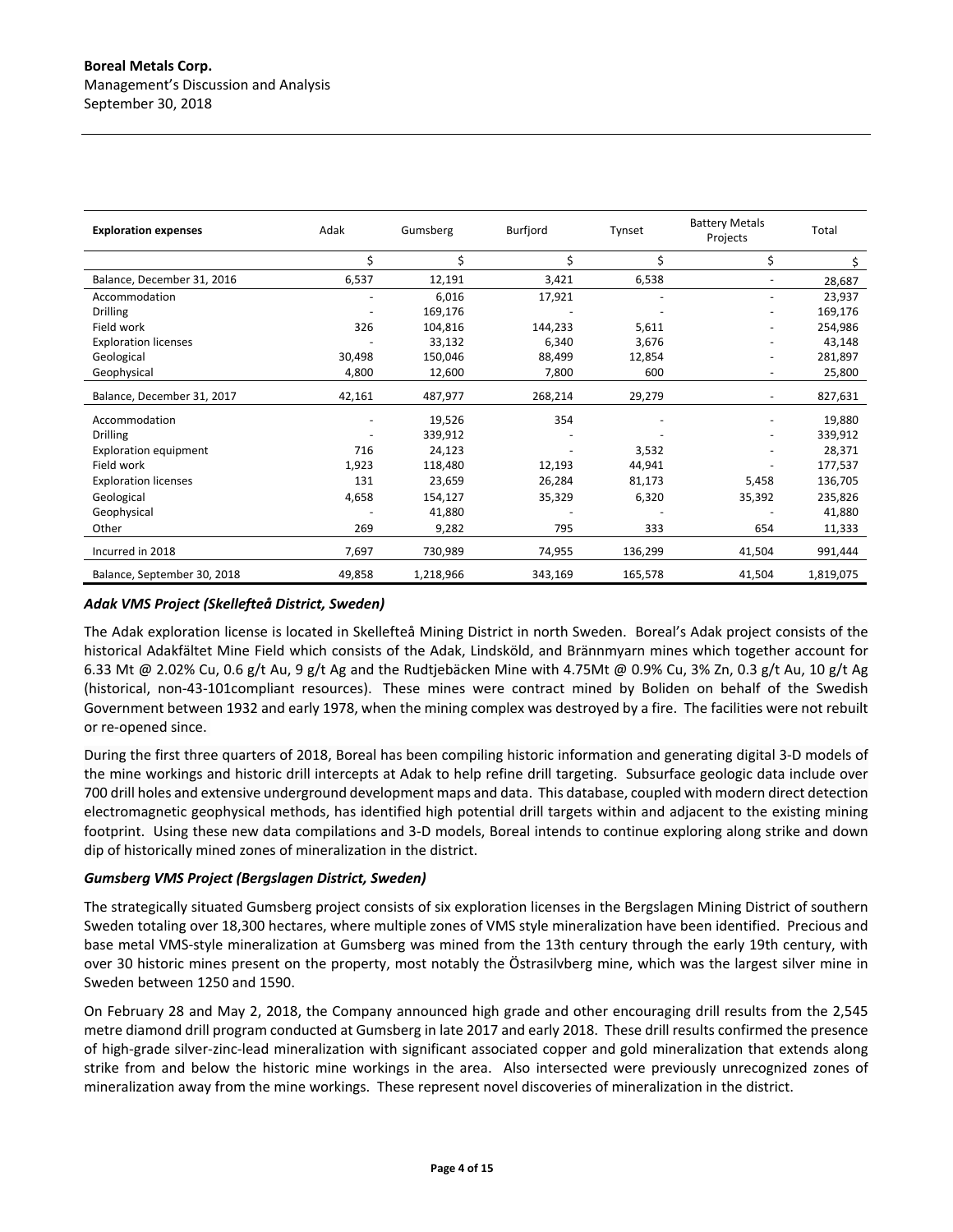Drill intercepts included VMS-type exhalative massive sulfide horizons, primary replacement style and related high-grade lenses and shoots of silver-zinc-lead mineralization. Similar styles of mineralization occur throughout the Bergslagen district in southern Sweden, which is host to multiple world-renowned base metal sulphide deposits.

In September 2018, Boreal announced the results of a 61 line kilometre, high resolution ground magnetometer survey at Gumsberg (see the Company's New Release dated September 19, 2018). The survey confirmed the potential for layered/stacked or structurally repeated mineralized zones and provided better resolution of the known trends of mineralization in the area. This data will play a key role in developing further drill targets in the areas of the historic Vallberget-Loberget mining trend, as they help define extensions of the known trends of mineralization.

| Hole                   | From          | To                     | Length        | Ζn    | Αg      | Pb    | Cu    | Λu    | Prospect      |
|------------------------|---------------|------------------------|---------------|-------|---------|-------|-------|-------|---------------|
| ID                     | <b>Metres</b> | <b>Metres</b>          | <b>Metres</b> | %     | g/t     | %     | %     | g/t   | Name          |
| BM-17-001 <sup>x</sup> | 99.30         | 106.00                 | 6.70          | 5.19  | 16.39   | 1.08  | 0.300 | 0.080 |               |
| Incl.                  | 101.30        | 104.40                 | 3.10          | 10.97 | 32.34   | 2.25  | 0.390 | 0.160 | Vallberget    |
| BM-17-002 <sup>x</sup> | 88.10         | 88.62                  | 0.52          | 5.65  | 1.63    | 0.06  | 0.190 | 0.050 | Vallberget    |
| BM-17-002 <sup>X</sup> | 92.30         | 94.20                  | 1.90          | 13.55 | 51.75   | 5.23  | 0.270 | 0.340 |               |
| Incl.                  | 92.63         | 93.57                  | 0.94          | 26.70 | 99.60   | 10.45 | 0.130 | 0.540 | Vallberget    |
| BM-17-003 <sup>×</sup> | 101.35        | 102.55                 | 1.20          | 6.73  | 25.00   | 2.10  | 0.350 | 0.120 | Vallberget    |
| BM-17-004 <sup>x</sup> | 105.77        | 106.37                 | 0.60          | 4.81  | 24.94   | 1.96  | 0.010 | 0.020 | Vallberget    |
| BM-17-005 <sup>Y</sup> | 122.30        | 133.24                 | 10.94         | 16.97 | 656.70  | 8.52  | 0.030 | 0.760 |               |
| Incl.                  | 122.30        | 127.45                 | 5.15          | 30.59 | 1172.00 | 14.87 | 0.050 | 1.070 |               |
| And                    | 128.92        | 129.76                 | 0.84          | 33.09 | 1113.00 | 17.20 | 0.040 | 1.320 |               |
| And                    | 132.90        | 133.24                 | 0.34          | 0.06  | 487.00  | 5.44  | 0.060 | 4.000 |               |
| BM-17-005Y             | 155.43        | 165.00                 | 9.57          | 5.87  | 183.90  | 2.33  | 0.040 | 0.520 | Östrasilvberg |
| Incl.                  | 155.43        | 161.00                 | 5.57          | 9.04  | 288.65  | 3.59  | 0.040 | 0.870 |               |
| And                    | 163.71        | 165.00                 | 1.29          | 4.44  | 113.00  | 1.75  | 0.040 | 0.090 |               |
| BM-17-005 <sup>Y</sup> | 178.16        | 179.00                 | 0.84          | 11.56 | 218.02  | 5.77  | 0.040 | 0.300 |               |
| BM-17-006 <sup>X</sup> | 14.88         | 19.95                  | 5.07          | 3.00  | 9.25    | 0.96  | 0.064 | 0.023 |               |
| Incl.                  | 14.88         | 15.93                  | 1.05          | 9.29  | 11.16   | 0.88  | 0.127 | 0.083 |               |
| Incl.                  | 18.80         | 19.95                  | 1.15          | 4.38  | 9.35    | 3.38  | 0.130 | 0.022 | Vallberget    |
| And                    | 97.15         | 100.85                 | 3.70          | 19.27 | 17.66   | 0.25  | 0.644 | 0.025 |               |
| BM-17-007              |               | No Significant Results |               |       |         |       |       |       | Vallberget    |
| BM-17-008 <sup>x</sup> | 13.25         | 13.60                  | 0.35          | 3.20  | 6.85    | 0.03  | 0.053 | 0.023 | Vallberget    |
| BM-17-008 <sup>x</sup> | 86.35         | 87.15                  | 0.80          | 1.16  | 0.85    | 0.05  | 0.016 | 0.002 |               |
| BM-17-009              |               | No Significant Results |               |       |         |       |       |       | Vallberget    |
| BM-17-010              |               | No Significant Results |               |       |         |       |       |       | Gumsgruvan    |
| BM-17-011 <sup>X</sup> | 53.50         | 56.65                  | 3.15          | 3.03  | 11.69   | 0.62  | 0.438 | 0.188 |               |
| Incl.                  | 54.73         | 55.20                  | 0.47          | 17.80 | 43.00   | 4.02  | 0.037 | 0.584 | Vallberget    |
| BM-17-011 <sup>X</sup> | 130.50        | 137.20                 | 6.70          | 7.01  | 11.14   | 0.44  | 0.100 | 0.002 |               |
| BM-17-012 <sup>W</sup> | 321.00        | 322.00                 | 1.00          | 1.22  | 6.20    | 0.60  | 0.005 | 0.101 |               |
| BM-17-012 <sup>W</sup> | 325.00        | 329.00                 | 4.00          | 1.01  | 4.25    | 0.42  | 0.006 | 0.187 | Östrasilvberg |
| BM-17-012 <sup>W</sup> | 332.00        | 339.00                 | 7.00          | 1.56  | 12.20   | 0.85  | 0.016 | 0.177 |               |

*SELECTED DRILL INTERCEPTS FROM GUMSBERG: DIAMOND DRILL HOLES FROM 2017-2018 PROGRAM* 

*W True width unknown.*

*<sup>X</sup> Apparent widths reported - true widths are estimated between 80-100% of reported intervals.*

*Y Apparent widths reported - true widths are estimated at 20-50% of reported interval.*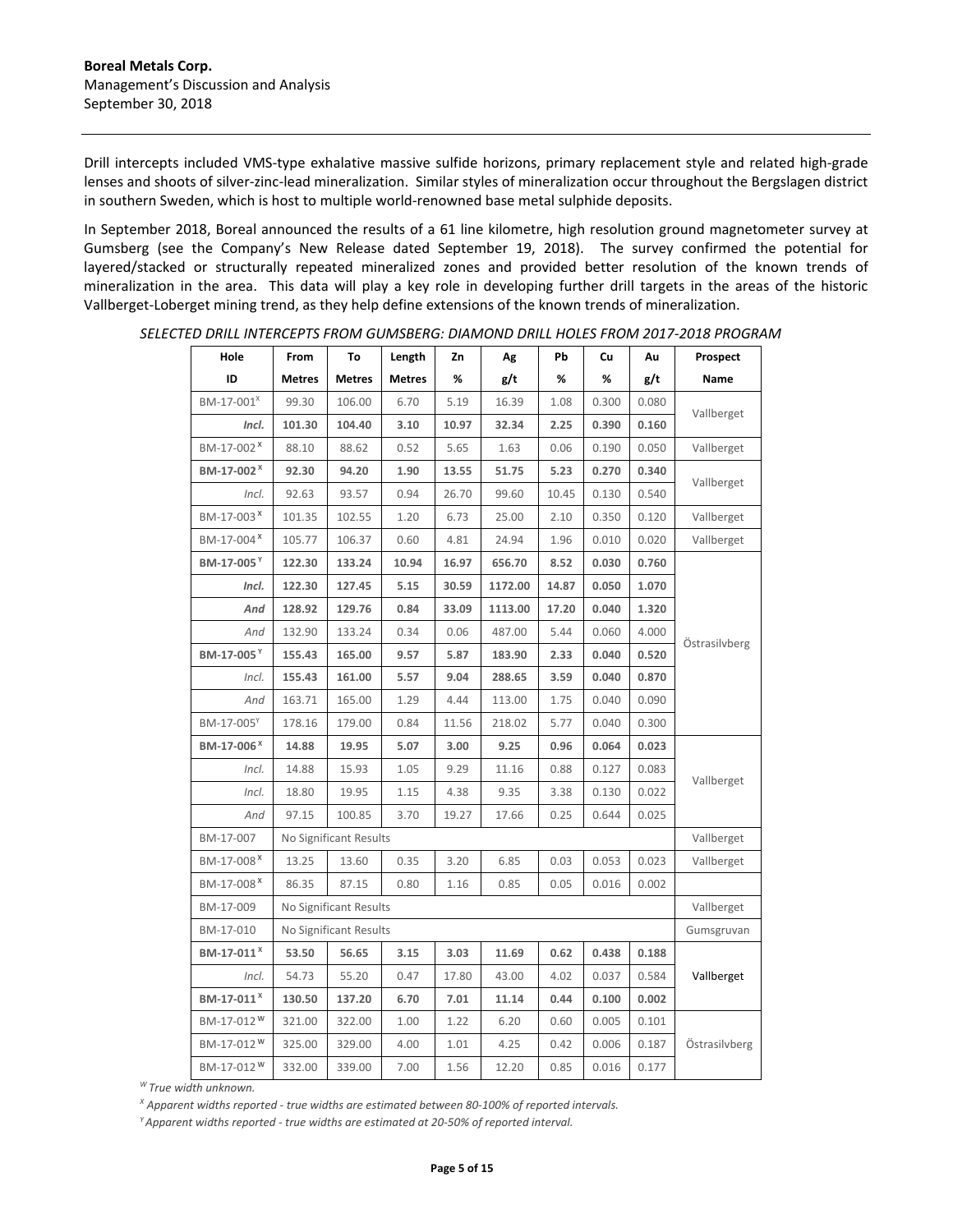# *Burfjord Copper-Gold Project (Alta Region, Norway)*

The Burfjord copper-gold project is comprised of six exploration licenses totaling 5,500 hectares in the Kåfjord copper belt near Alta, Norway. Copper mineralization was mined in the Burfjord area during the 19th century, with over 25 historic mines and prospects developed along the flanks of a prominent 4 x 6 kilometre fold (anticline) consisting of interbedded sedimentary and volcanic rocks. Copper and gold mineralization at Burfjord is hosted by swarms of iron-oxide rich carbonate veins, with high grade copper mineralization (the target of the historic mining activity) focused along contacts between rock types. However, cut-off grades in the primitive 19<sup>th</sup> century-era mining operations were quite high (likely exceeding 3% copper), and Boreal sees potential for larger tonnages of mineralization at lower grades in areas adjacent to and surrounding the historic mines.

On January 4, 2018 the Company announced the results of an Induced Polarization Geophysical Survey ("IP Geophysical Survey") at the 100% owned Burfjord Copper Project. The results of the survey indicate along-strike continuity of sulphide mineralization over a three-kilometre segment of prospective stratigraphy and depth continuity in excess of 100 metres; beyond the depth limitations of the pole-dipole electrode configuration. An IP and Resistivity Survey was conducted between October 5 and October 25, 2017 at Burfjord, by GeoVista AB. The survey results successfully demonstrate the projection of mineralization under cover for widths on the order of 100 metres or more, the continuity of the mineralization along trend for at least 3,000 metres, and projection to depths of at least 100 metre. Based on these results, Boreal has commenced a drill program to test the grade and continuity of mineralization.

In late September 2018, Boreal announced the commencement of a planned 1,000 metre drill program at Burfjord (see the Company's News Release dated September 26, 2018). The drill program was designed to test multiple copper and gold targets in the Burfjord area, particularly in the southwest area of the anticline, where much of the historical mining activities were focussed. The areas drilled by Boreal have not been previously drill tested. In total, seven holes were drilled totalling 951 metres, with results pending.

## *Tynset VMS Project (Røros District, Norway)*

The Tynset project is comprised of certain exploration licenses in the Røros Mining District of central Norway. The Tynset project is comprised of 17 exploration licenses totaling 17,000 hectares in the Røros Mining District of central Norway, which hosts a ~30-kilometre trend of VMS style mineral occurrences and historic mines, including the Vingelen Mine, which was operated in the 18<sup>th</sup> and 19<sup>th</sup> centuries.

During the summer months of 2018, surface sampling, mapping and geophysical programs took place on the Tynset project. These work programs were being focussed in the areas of historic mines at Vingelen and Fådalsgruven and included soil sampling surveys, mapping and ground magnetometer surveys using a continuous read, high resolution magnetometer. In total, 23 lines of soil samples were collected, constituting over 650 individual samples, and 86 line kilometres of high resolution ground magnetic surveys were completed.

These programs generated multiple new geochemical and geophysical targets, as well as, further refined the understanding of geological features and trends in both areas. In particular, new geological targets were identified to the south of the historic mine workings at Fådalsgruven, and several additional trends of mineralization appear to have been identified at Vingelen. Continued work in 2019 will focus on areas along the Sivilldalen Mine trend at the southern end of the Tynset property position, prior to identification of prioritized targets for drill testing.

### *Modum Cobalt Project (Norway)*

The 13,115 Ha Modum cobalt-copper project is located approximately 75 kilometres west of Oslo, Norway. The Modum project is accessible year-round, with robust infrastructure including road, rail, power, and skilled labour in nearby municipalities. The Modum property position surrounds an inlier of exploration licenses held by third parties that partially cover the Skuterud Cobalt Mine, one of Europe's most prolific historic cobalt producers. Historic mine workings, prospects and trends of cobalt and copper mineralization extend onto the Boreal property.

In Q2 and Q3, 2018, conducted surface exploration programs at Modum, including sampling of soil and till materials along the geologic trend of the historic mining areas. As was the case at Tynset, the geochemical sampling program identified multiple additional targets at Modum, which will be the focus of follow-up exploration programs in 2019.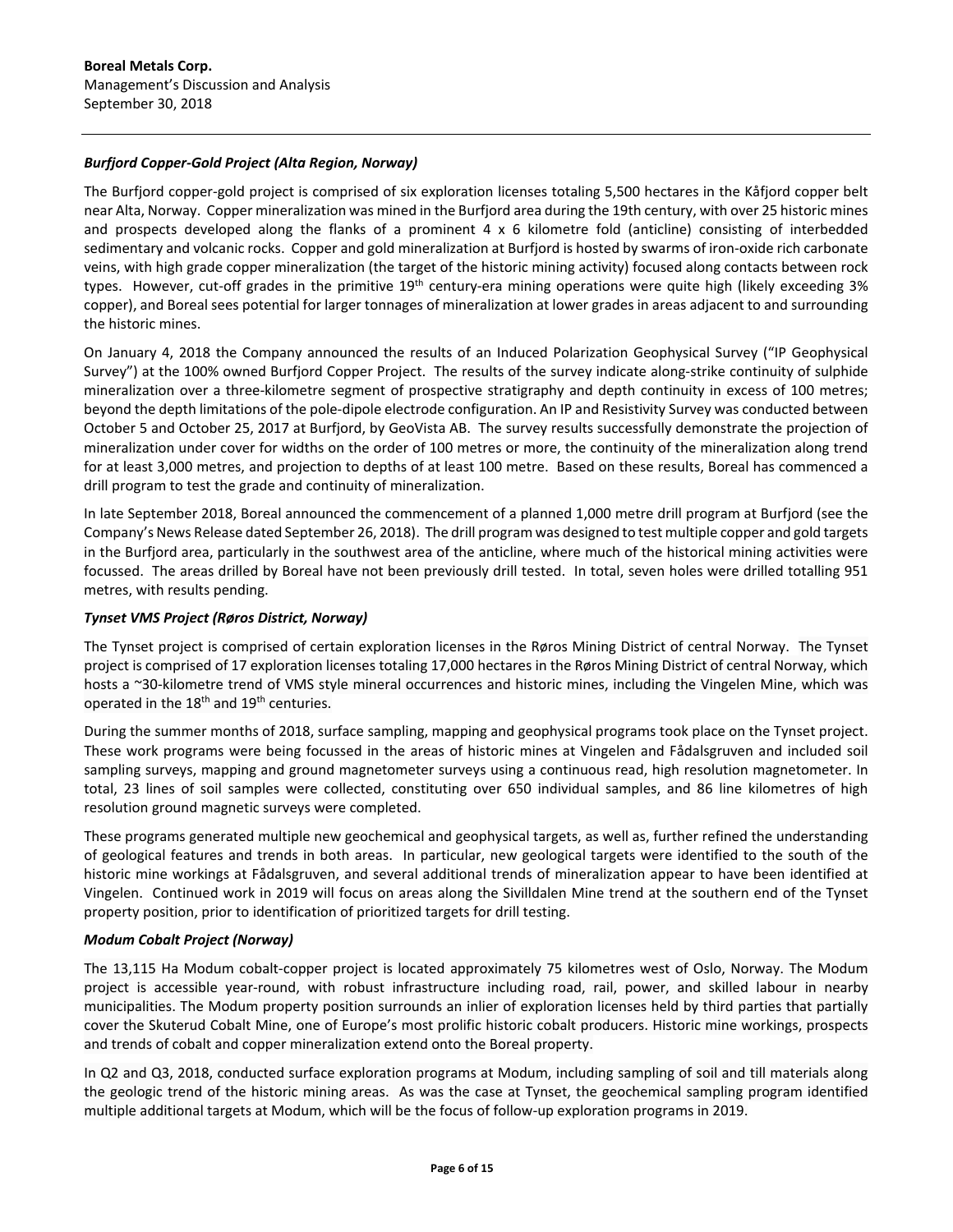## *Guldgruvan Cobalt Project (Los Cobalt Mine, Sweden)*

The 2,400 Ha Guldgruvan Cobalt Project is located near the town of Los, Sweden. The Project is accessible year-round, with robust infrastructure including paved roads, power, and skilled labour in nearby municipalities. The Guldgruvan Project contains numerous historical workings, test pits and shallow drill holes in addition to five major mining sites which were the focus of historical production. Those include the Los Cobalt Mine, one of the few historic mines in Sweden that produced cobalt as its primary commodity.

## *Njuggträskliden and Mjövattnet Nickel-Copper-Cobalt Projects (Skellefteå, Sweden)*

The Njuggträskliden and Mjövattnet nickel-copper-cobalt projects are located in the Skellefteå mining area in Northern Sweden. The 9,000 hectare Njuggträskliden and 6,400 hectare Mjövattnet licenses cover multiple drill defined zones of nickel-rich sulfide mineralization. The Projects were recognized during a nationwide reconnaissance exploration program for nickel conducted between 1968 and 1984 by the Swedish Geological Survey ("SGU") and other government entities. This led to the discovery of nickel mineralization at Mjövattnet in 1971, followed by the discovery of Njuggträskliden in 1974. More than 80 nickel occurrences were identified during the reconnaissance programs, including Njuggträskliden and Mjövattnet, with state funded drill programs defining multiple historic mineral resources.

## *Exploration Outlook*

Boreal is pleased with the progress made thus far on its 2018 exploration programs in Scandinavia, especially with the initial drill results reported from the Gumsberg project in Sweden, where 9 or 12 reconnaissance drill holes intersected significant base-metal and silver rich styles of mineralization. The high-grade intercepts reported at Gumsberg exceeded expectations, and as a subsequent event to Q3, Boreal is preparing for a follow-up drill program to be executed in late 2019. Likewise, an initial drill program was conducted at the Burfjord project in northern Norway. Results from the Burfjord drill program are pending.

Multiple other projects were also advanced in 2018, including field programs executed at the Tynset and Modum projects in Norway, and data compilation and advanced targeting efforts continued at the Adak VMS project in Sweden.

To date, an emphasis has been placed on low-cost, high value surface exploration work that led to the definition of high priority drill targets, as well as highly efficient drill programs targeting near-surface, high grade zones of mineralization (Gumsberg and Burfjord as examples). These cost-efficient programs are designed to deliver maximum value to Boreal shareholders while continuing to advance multiple projects in the portfolio in a timely fashion.

### **Selected Annual Financial Information**

The Company's Consolidated Financial Statements for the years ended December 31, 2017, 2016, and 2015 have been prepared in accordance with International Financial Reporting Standards ("IFRS") as issued by the International Accounting Standards Board ("IASB"). The following selected financial information is taken from the annual consolidated financial statements and should be read in conjunction with those statements.

During fiscal 2018, the Company changed its accounting policy with respect to exploration and evaluation expenditures. In prior years the Company's policy was to charge to operations exploration expenditures as incurred. The Company has elected to change this accounting policy to now capitalize by property all costs directly related to the exploration and evaluation of mineral properties classified as exploration and evaluation assets, effective with the presentation of these financial statements, on a retrospective basis.

|                                         | December 31, 2017<br>(restated) | December 31, 2016<br>(restated) | December 31, 2015 |
|-----------------------------------------|---------------------------------|---------------------------------|-------------------|
| Cash                                    | 3,397,728                       | 196,987                         | 77                |
| Total assets                            | 6,148,380                       | 234,605                         | 5,084             |
| <b>Total liabilities</b>                | 686,862                         | 181,551                         | 98,555            |
| Shareholders' equity (deficiency)       | 5,461,518                       | 53,054                          | (93, 471)         |
| Net loss and comprehensive loss         | (1,403,621)                     | (142, 854)                      | (40, 667)         |
| Basic and diluted loss per common share | (0.05)                          | (0.02)                          | (0.01)            |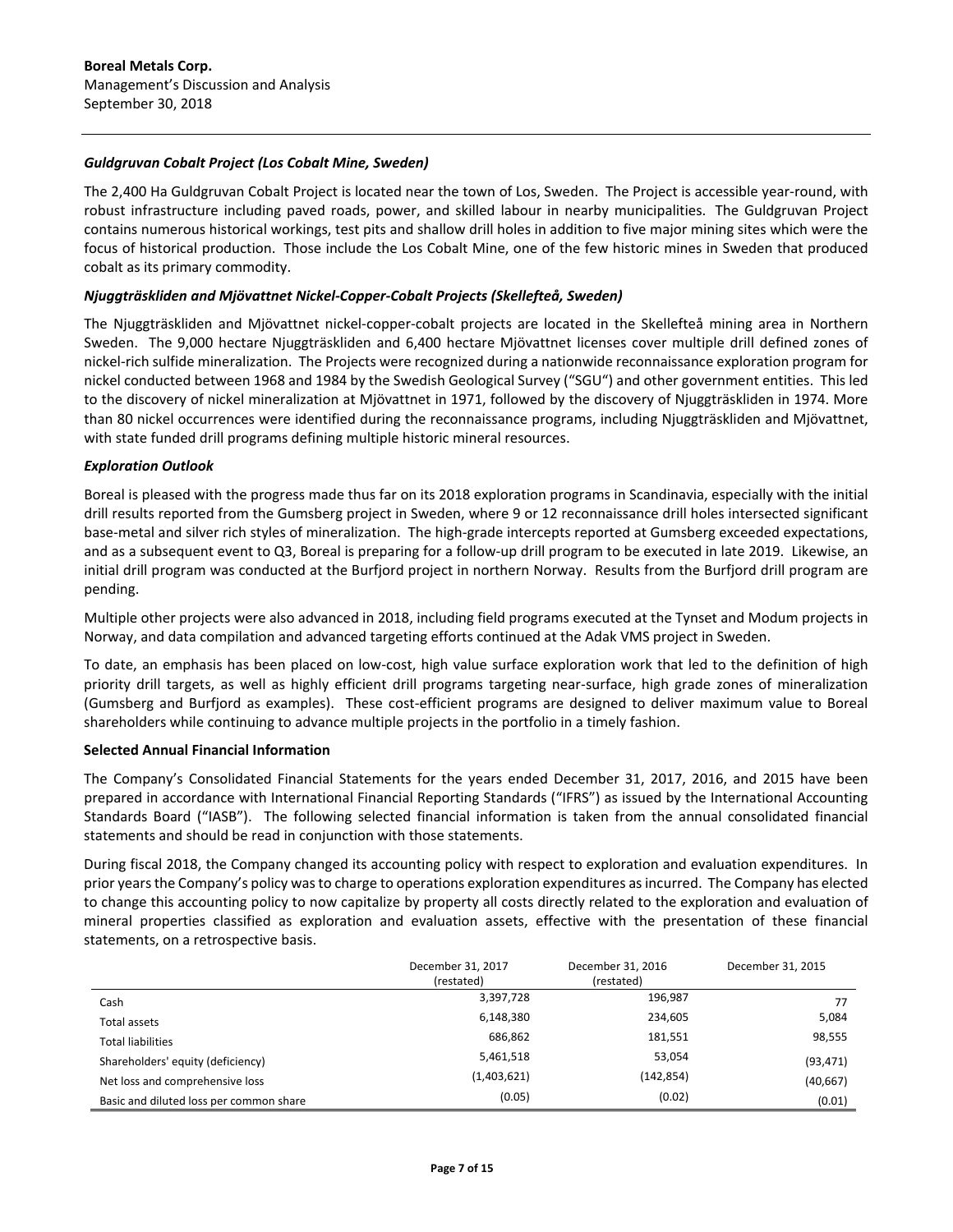### **Results of Operations**

*For the three month periods ended September 30, 2018 and 2017*

During the period ended September 30, 2018, the Company incurred a net loss of \$640,479, an increase of \$194,793 compared to \$445,686 net loss incurred the same period of 2017. This significant increase in the Company expenses was a result of increased activity of the Company. During the third quarter of 2018, the Company conducted exploration programs on its newly acquired properties.

During the period ended September 30, 2018, the Company's major operating expenses were as follows:

Marketing fees totaled \$82,519 (2017 - \$160,150) as the Company engaged fewer consulting and marketing companies to bring investor awareness of the Company.

Management fees totaled \$120,500 (2017-\$24,000) and consulting fees of \$21,798 (2017 - \$2,843) were paid or accrued for present and directors and officers of the Company.

Legal fees totaled \$49,976 (2017 – \$29,739) and audit and accounting fees \$50,336 (2017 - \$42,738). Legal fees increased because legal bills relating to the acquisition of mineral property projects in 2018 have been accrued. Audit and accounting fees increased with increased projects due to setting and maintaining two offices in Canada and Sweden.

Travel expenses totaled of \$55,808 (2017-\$145,839) were due to reduced traveling during the current quarter compared to the prior corresponding period.

Foreign exchange of \$9,270 (2017-\$4,912) due to the increased activity of the subsidiaries in Canada and Sweden.

Share-based payments of \$198,861 (2017-\$Nil) due to options issued during the third quarter of the current year.

The basic and diluted loss per common share in the three month period ended September 30, 2018 totaled \$0.01 (2017 - \$0.01).

### *For the nine month period ended September 30, 2018 and 2017*

During the period ended September 30, 2018, the Company incurred a net loss of \$1,519,609, an increase of \$861,778 compared to \$657,831 net loss incurred the same period of 2017. This significant increase in the Company expenses was a result of increased activity of the Company. During the first three quarters of 2018, the Company acquired four exploration and evaluation property projects and conducted exploration programs on its newly acquired properties.

During the period ended September 30, 2018, the Company's major operating expenses were as follows:

Marketing fees totaled \$464,747 (2017 - \$160,150) as the Company engaged services of several consulting and marketing companies for the Frankfurt listing and to bring investor awareness of the Company.

Travel expenses of \$162,863 (2017 - \$178,497) were incurred for investor relations to raise additional capital, meet with investors and oversee exploration activities.

Management fees of \$291,438 (2017 - \$49,000) were paid or accrued for present and directors and officers of the Company.

Legal fees totaled \$52,784 (2017 - \$69,172), audit and accounting fees of \$158,135 (2017 – 87,492), and rent expense of \$35,062 (2017 - \$7,176). Legal fees decreased because more fees were incurred in 2017 due to Scandinavian companies' acquisition. Audit and accounting fees and rent increased due to increased projects and setting and maintaining two offices in Canada and Sweden as well as additional transition fees related to new accountants engaged during the current period.

Regulatory, filing and transfer agent fees recovery totaled \$3,080 (2017 – expense of \$9,408) were incurred due to a refund of overpayment related to regulatory fees for the listing of the Company.

General and office costs totaled \$67,498 (2017 - \$37,405), as the Company was inactive in the first quarter of 2017 due to difficult market conditions, and the increase of the office costs due to maintaining two offices in Canada and Sweden.

Foreign exchange of \$37,990 (2017-\$15,805) due to the increased activity of the subsidiaries in Canada and Sweden.

Share-based payments of \$198,861 (2017 - \$Nil) due to options issue during the third quarter of the 2018 year.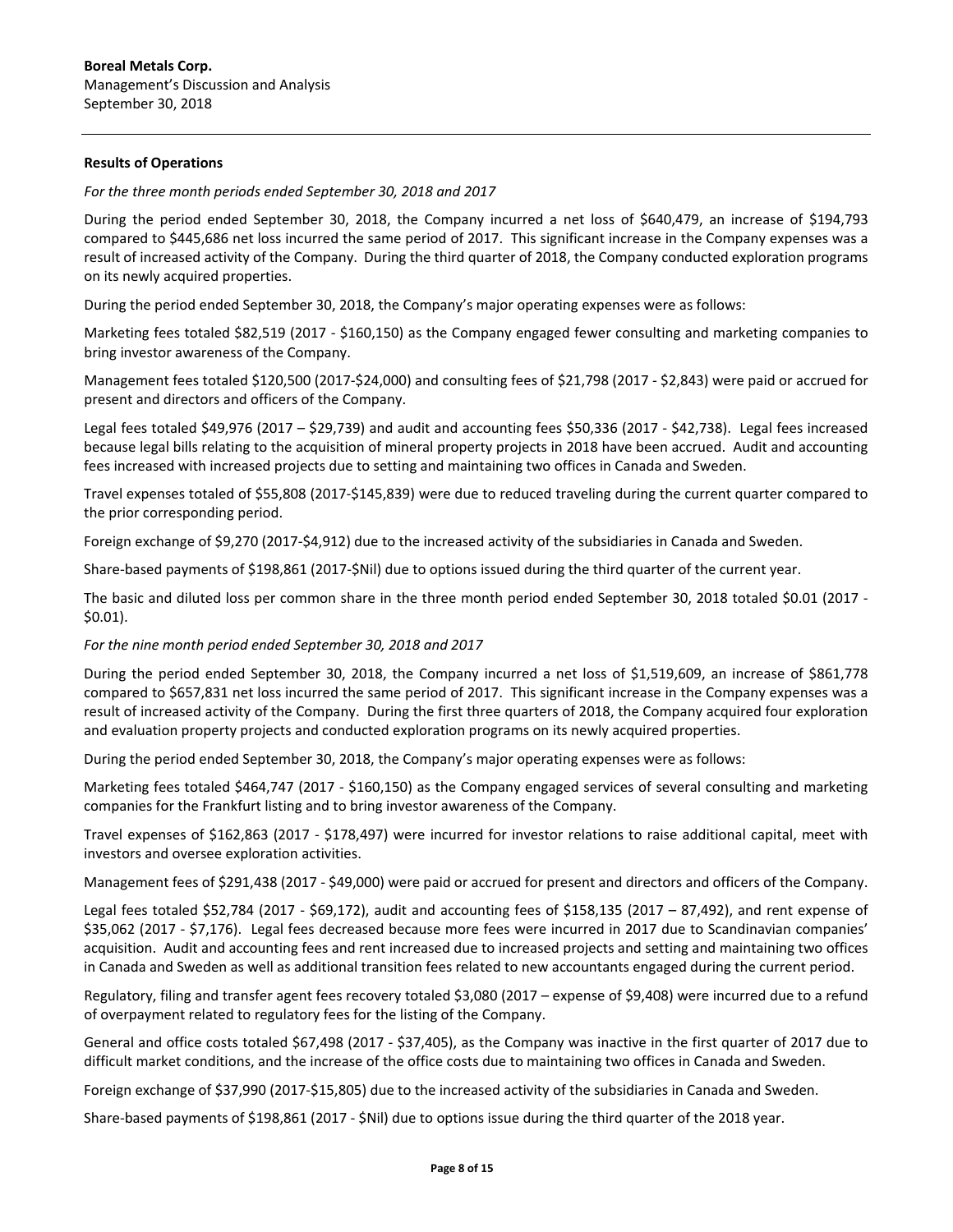The basic and diluted loss per common share in the nine month period ended September 30, 2018 totaled \$0.03 (2017 - \$0.02).

### *Cash flows for the period ended September 30, 2018 and 2017*

At September 30, 2018, the Company had \$1,229,771 cash, compared to \$3,397,728 cash at December 31, 2017.

In the first three quarters of 2018, net cash used for operating activities totaled \$1,534,121 compared to \$881,707 of net cash used for operating activities in the same period of 2017. The cash used in operating activities consisted of the operating expenses of the Company.

During the period ended September 30, 2018, the Company completed drilling on Gumsberg project, acquired fixed assets for \$85,892 and three mineral property projects. Modum was acquired for share consideration valued at \$397,254 and Guldgruvan project was acquired for shares in BEMC which totalled \$148,990. Njuggträskliden and Mjövattnet were also acquired for shares in BEMC which amounted to \$101,010.

In the period ended September 30, 2018, the Company issued shares on the exercise of warrants for the proceeds of \$593,500.

#### **Summary of Quarterly Results (restated – see New Standards Not Yet Adopted and Change in Accounting Policy Section)**

|                                     | September 30,<br>2018 | June 30,<br>2018 | 2018       | March 31, December 31,<br>2017 | September 30,<br>2017 | June 30,<br>2017 | 2017      | March 31. December 31.<br>2016 |
|-------------------------------------|-----------------------|------------------|------------|--------------------------------|-----------------------|------------------|-----------|--------------------------------|
|                                     |                       |                  |            |                                |                       |                  |           |                                |
| Cash                                | 1,229,771             | 1,750,659        | 1,665,678  | 3,397,728                      | 280,847               | 390,770          | 228,579   | 196,987                        |
| Total assets                        | 5,670,935             | 5,983,512        | 5,779,628  | 6,148,380                      | 1,255,608             | 1,003,811        | 546,853   | 234,605                        |
| <b>Total liabilities</b>            | 289.411               | 160,370          | 485,035    | 686,862                        | 210,070               | 264,281          | 283,960   | 181,551                        |
| Working capital (deficiency)        | 1,176,753             | 1,884,835        | 1,647,296  | 3,120,007                      | 202.541               | 159,777          | (36, 885) | 24,367                         |
| Net comprehensive loss              | (640, 479)            | (273, 638)       | (605, 492) | (745, 790)                     | (445, 686)            | (142, 193)       | (69, 952) | (66, 429)                      |
| Basic and diluted loss per<br>share | (0.01)                | (0.01)           | (0.01)     | (0.02)                         | (0.02)                | (0.01)           | (0.01)    | (0.01)                         |

### **Liquidity and Capital Resources**

To date, the Company has not yet realized profitable operations. The Company will require additional financing to explore and develop its mineral properties and there can be no assurances that such financing will be available, or if available, will be on reasonable terms.

These consolidated financial statements have been prepared assuming the Company will continue on a going-concern basis. The Company has incurred losses since inception and the ability of the Company to continue as a going-concern depends upon its ability to develop profitable operations and to continue to raise adequate financing. Management is actively targeting sources of additional financing through alliances with financial, exploration and mining entities, or other business and financial transactions which would assure continuation of the Company's operations and exploration programs. In order for the Company to meet its liabilities as they come due and to continue its operations, the Company is solely dependent upon its ability to generate such financing.

There can be no assurance that the Company will be able to obtain adequate financing in the future or that the terms of such financing will be favorable. If adequate financing is not available when required, the Company may be required to delay, scale back or eliminate programs and may be unable to continue in operation. The Company may seek such additional financing through debt or equity offerings, but there can be no assurance that such financing will be available on terms acceptable to the Company or at all. Any equity offering will result in dilution to the ownership interests of the Company's shareholders and may result in dilution to the value of such interests.

The Company's revenues, if any, are expected to be in large part derived from the mining and sale of minerals and metals or interests related thereto. The economics of developing and producing properties are affected by many factors including the cost of operations and the market price of the mineral resource. Depending on the market price of mineral resources, the Company may determine that it is impractical to continue commercial production.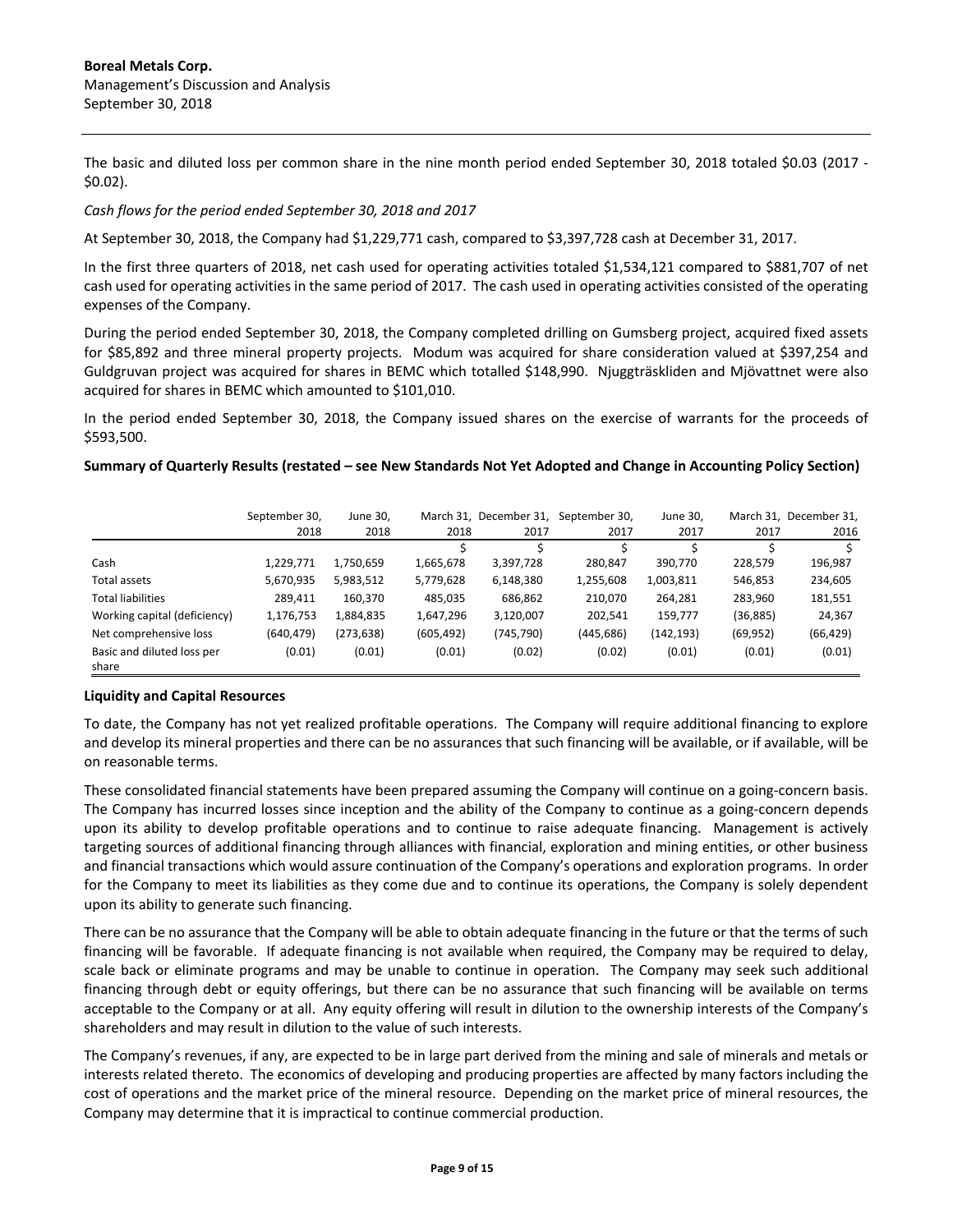### **Related Party Transactions**

Key management personnel include Patricio Varas as Executive Chairman; Karl Antonius as President, Chief Executive Officer and Director; Alexandra Woodyer Sherron as Chief Financial Officer; and Jon Sherron, Eric Jensen, David Reid and Michael Nordfors(appointed July 1, 2018) as Directors of the Company and its subsidiaries. Hakan Sydner ceased to be a related party effective July 1, 2018.

The Company entered into the following transactions with related parties during the period ended September 30, 2018:

|                                      |         | For the period ended September 30, 2018 |
|--------------------------------------|---------|-----------------------------------------|
|                                      | 2018    | 2017                                    |
| Short-term benefits paid or accrued: |         |                                         |
| Accounting fees                      | 45,263  | $\overline{\phantom{0}}$                |
| Consulting fees                      | 26,679  | $\overline{\phantom{0}}$                |
| Management fees                      | 290,500 | 61,278                                  |
| Rent                                 | 20,000  | $\overline{\phantom{0}}$                |
|                                      | 382,442 | 61,278                                  |

As of September 30, 2018, included in accounts payable is \$549 (December 31, 2017 - \$132,934) due to directors and officers, included in accounts receivable is \$Nil (December 31, 2017 - \$Nil) receivable from an officer and included in prepaid is \$Nil (December 31, 2017 – \$2,125) advanced to an officer of the Company.

All related party transactions are in the normal course of operations and have been measured at the agreed to amounts, which is the amount of consideration established and agreed to by the related parties.

### **Financial Instruments and Other Instruments**

### *Financial instruments*

Financial assets and liabilities are classified in the fair value hierarchy according to the lowest level of input that is significant to the fair value measurement. Assessment of the significance of a particular input to the fair value measurement requires judgement and may affect placement within the fair value hierarchy levels. The hierarchy is as follows:

- Level 1: quoted prices (unadjusted) in active markets for identical assets or liabilities.
- Level 2: inputs other than quoted prices included in Level 1 that are observable for the asset or liability, either directly (i.e., as prices) or indirectly (i.e., derived from prices).
- Level 3: inputs for the asset or liability that are not based on observable market data (unobservable inputs).

The fair value of cash and accounts payable and accrued liabilities and short-term loan from related party approximate their carrying amounts due to the short-term nature of the financial instruments. Cash is classified as financial assets fair value through profit or loss and is measured using Level 1 inputs of the fair value hierarchy. Accounts payable and accrued liabilities and short-term loan from related party are classified as financial liabilities fair value through profit or loss.

### *Risk management*

The Company is exposed to a variety of financial instrument related risks to varying degrees:

### *Credit risk*

Credit risk is the risk that the counterparty to a financial instrument will cause a financial loss for the Company by failing to discharge its obligations. The Company's credit risk is primarily attributable to its liquid financial assets including cash. The Company limits its exposure to credit risk on liquid financial assets through maintaining its cash with high-credit quality financial institutions.

### *Liquidity risk*

Liquidity risk is the risk that the Company will not be able to meet its obligations associated with its financial liabilities. The Company's approach to managing liquidity risk is to ensure that it will have sufficient liquidity to meet liabilities when due. The Company is currently investigating financing opportunities so that it has sufficient liquidity to meet liabilities when due.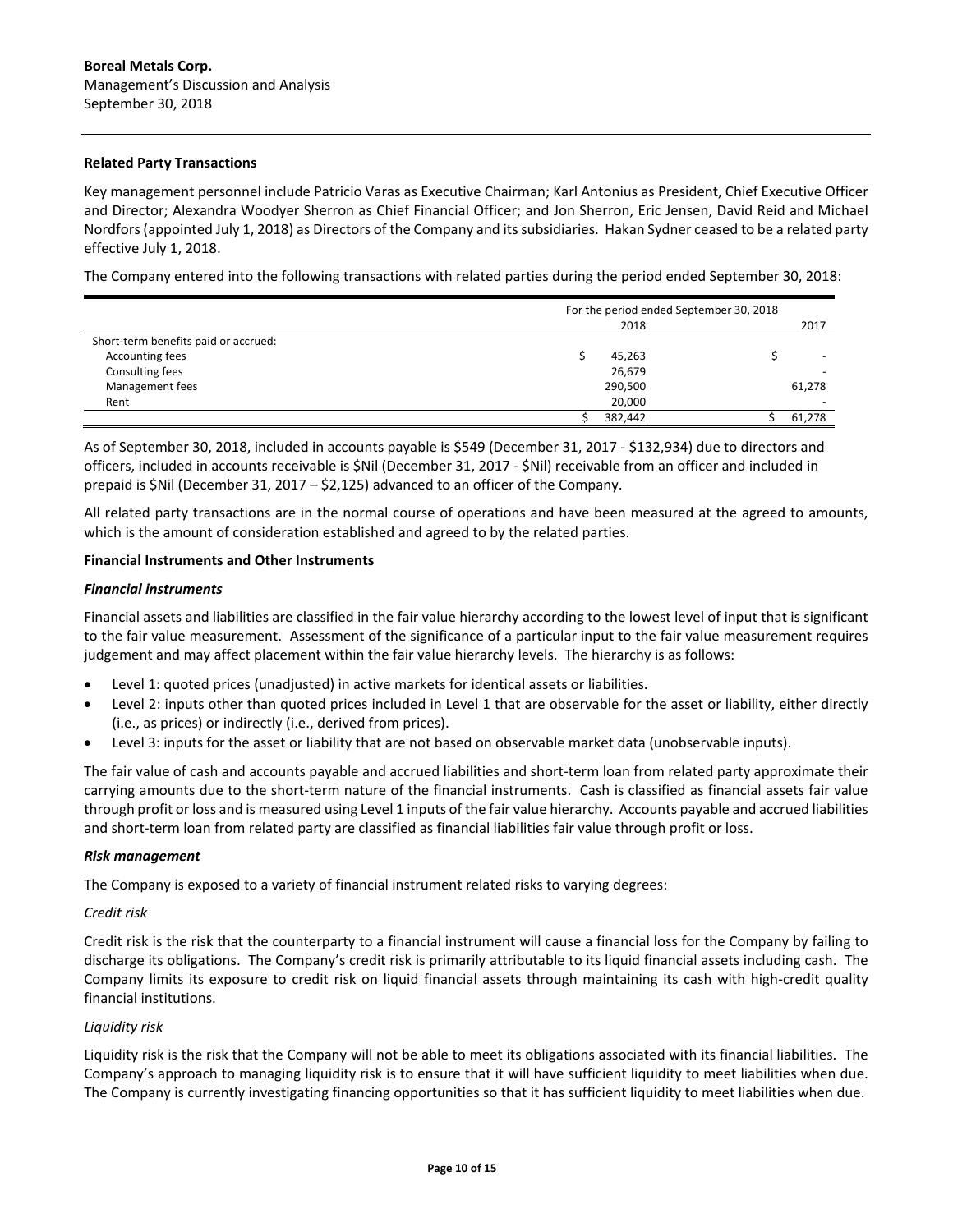There can be no assurance the Company will be able to obtain required financing in the future on acceptable terms. The Company anticipates it will need additional capital in the future to finance on-going exploration of its properties, such capital to be derived from the completion of other equity financings. The Company has limited financial resources, has no source of operating income and has no assurance that additional funding will be available to it for future exploration and development of its project. The ability of the Company to arrange additional financing in the future will depend, in part, on the prevailing capital market conditions and exploration success. In recent years, the securities markets have experienced wide fluctuations in price which have not necessarily been related to the operating performance, underlying asset values or prospects of such companies. There can be no assurance that continual fluctuations in price will not occur. Any quoted market for the common shares may be subject to market trends generally, notwithstanding any potential success of the Company in creating revenue, cash flows or earnings.

## *Market risk*

Market risk is the risk of loss that may arise from changes in market factors such as interest rates, foreign exchange rates, and commodity and equity prices.

## *Currency risk*

The Company is exposed to financial risk related to fluctuations in foreign exchange rates. Foreign currency risk is limited to the portion of the Company's business transactions denominated in currencies other than the Canadian Dollar.

### *Interest rate risk*

The Company's exposure to interest rate risk arises from the interest rate impact on cash. The Company's policy is to invest cash at floating rates of interest, in order to maintain liquidity, while achieving a satisfactory return for shareholders. There is minimal risk that the Company would recognize any loss as a result of a decrease in the fair value.

### *Price risk*

The Company is exposed to price risk with respect to commodity prices. The Company closely monitors commodity prices to determine the appropriate course of action to be taken by the Company.

### **Segmented Information**

The Company is engaged in one business activity, being the acquisition and exploration of mineral properties. Geographic information is disclosed in Exploration and Evaluation Assets section. All non-current assets are held solely in the Scandinavia segment, except for computer.

### **Subsequent Events**

There are no reportable events subsequent to the year ended September 30, 2018.

### **Off-Balance Sheet Arrangements**

The Company does not have any off-balance sheet arrangements as at September 30, 2018.

### **Significant Accounting Policies**

These consolidated financial statements, including comparatives, were prepared in accordance with the accounting policies described in the Company's annual financial statements for the year ended December 31, 2017.

### **Critical Accounting Estimates**

The preparation of the consolidated financial statements requires management to make judgments and estimates and form assumptions that affect the reported amounts of assets and liabilities at the date of the financial statements and reported amounts of expenses during the reporting period. On an ongoing basis, management evaluates its judgments and estimates in relation to assets, liabilities and expenses. Management uses historical experience and various other factors it believes to be reasonable under the given circumstances as the basis for its judgments and estimates. Actual outcomes may differ from these estimates.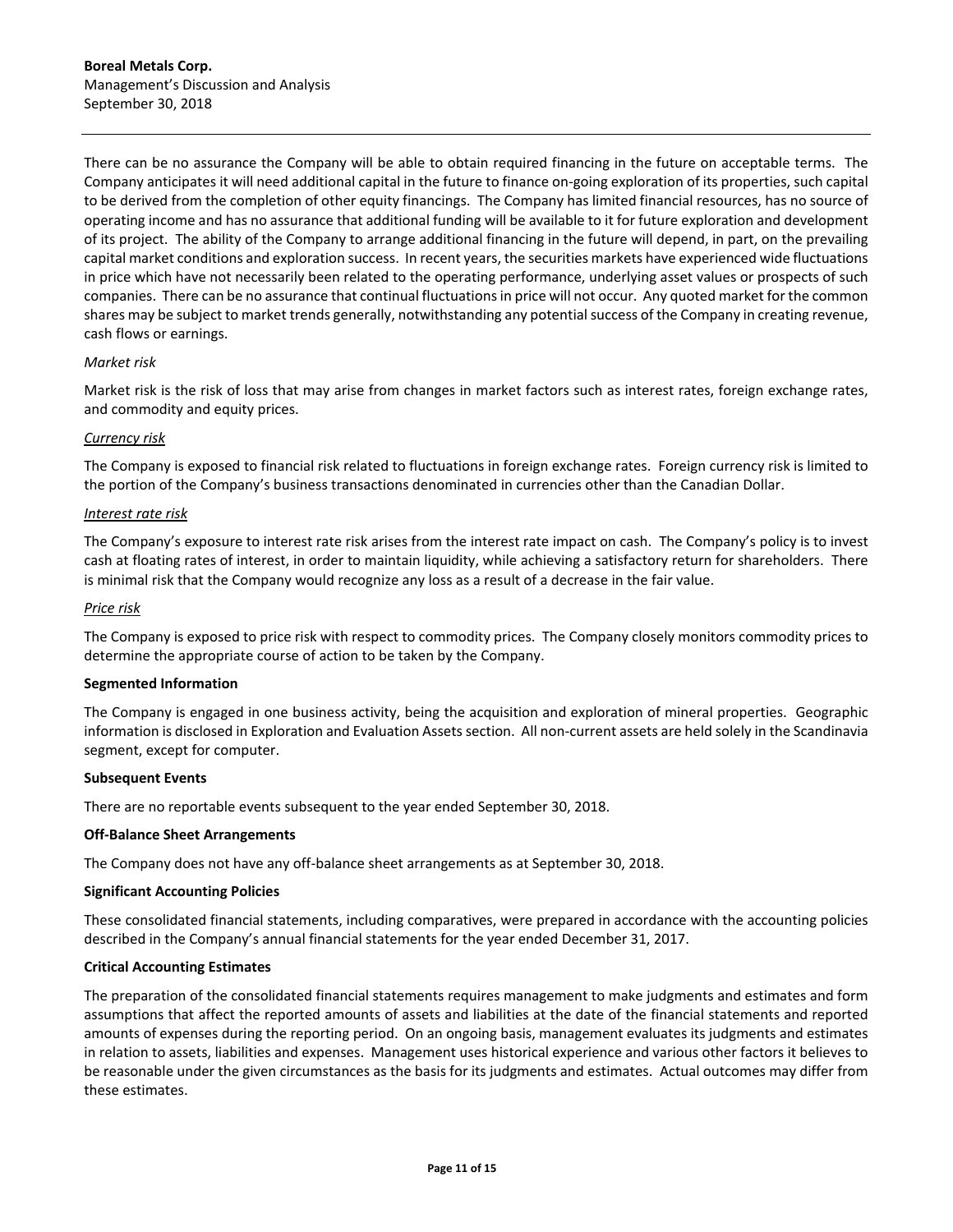### *Valuation of share-based compensation*

The Company uses the Black-Scholes Option Pricing Model for valuation of share-based compensation. Option pricing models require the input of subjective assumptions including expected price volatility, interest rate, and forfeiture rate. Changes in the input assumptions can materially affect the fair value estimate and the Company's earnings and equity reserves.

### *Income taxes*

In assessing the probability of realizing income tax assets, management makes estimates related to expectations of future taxable income, applicable tax opportunities, expected timing of reversals of existing temporary differences and the likelihood that tax positions taken will be sustained upon examination by applicable tax authorities. In making its assessments, management gives additional weight to positive and negative evidence that can be objectively verified.

## *Site decommissioning obligations*

The Company recognizes a provision for future abandonment activities in the financial statements equal to the net present value of the estimated future expenditures required to settle the estimated future obligation at the statement of financial position date. The measurement of the decommissioning obligation involves the use of estimates and assumptions including the discount rate, the expected timing of future expenditures and the amount of future abandonment costs. The estimates were made by management and external consultants considering current costs, technology and enacted legislation. As a result, there could be significant adjustments to the provisions established which would affect future financial results.

# *Economic recoverability and probability of future economic benefits of exploration and evaluation assets*

Management has determined that mineral property costs incurred which were capitalized have future economic benefits and are economically recoverable. Management uses several criteria in its assessments of economic recoverability and probability of future economic benefits including geological and metallurgic information, history of conversion of mineral deposits to proven and probable reserves, scoping and feasibility studies, accessible facilities, existing permits and life of mine plans.

Critical judgments exercised in applying accounting policies that have the most significant effect on the amounts recognized in the financial statements are as follows:

# *Functional and reporting currency*

The functional currency is the currency of the primary economic environment in which the entity operates. The functional currency for the Company and its subsidiaries is the Canadian dollar. The functional currency determinations were conducted through an analysis of the consideration factors identified in IAS 21, the Effects of Changes in Foreign Exchange Rates.

### *Acquisition method accounting*

In the acquisition of Swedish Companies, significant judgement was required to determine if that transaction represented a business combination or an asset purchase. More specifically, management concluded that Swedish Companies did not represent a business, as the assets acquired were not an integrated set of activities with inputs, processes and outputs.

# **New Standards Not Yet Adopted and Change in Accounting Policy**

The Company has not yet adopted the following revised or new IFRS that have been issued but were not yet effective as at September 30, 2018:

IFRS 16, Leases is a new standard that sets out the principles for recognition, measurement, presentation and disclosure of leases including guidance for both parties to a contract, the lessee and the lessor. The new standard eliminates the classification of leases as either operating or finance leases as is required by IAS 17 and instead introduces a single lessee accounting model. This standard is effective for the years beginning on or after January 1, 2019.

The Company is currently assessing the impact that these new accounting standards will have on the financial statements and the business of the Company.

*Exploration and evaluation assets - Change in accounting policy.*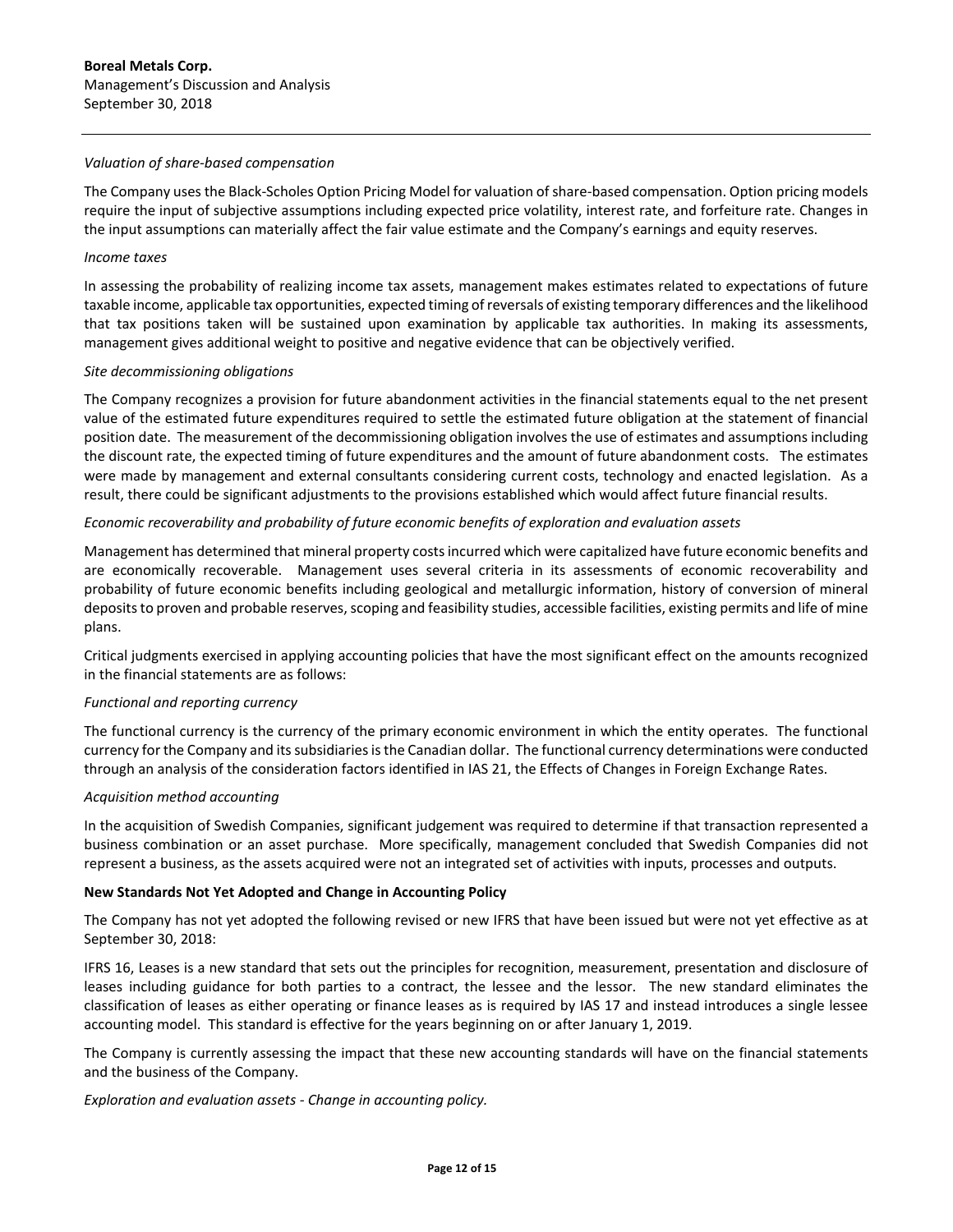The Company charged to operations all exploration and evaluation expenses incurred prior to the determination of economically recoverable reserves and a decision to develop has been made. These costs would also include periodic fees such as license and maintenance fees.

The Company capitalizes direct mineral property acquisition costs and those expenditures incurred following the determination that the property has economically recoverable reserves and a decision to develop the property. Mineral property acquisition costs include cash consideration and the fair value of common shares issued for mineral property interests, pursuant to the terms of the relevant agreement.

During fiscal 2018, the Company changed its accounting policy with respect to exploration and evaluation expenditures. In prior years the Company's policy was to charge to operations exploration expenditures as incurred. The Company has elected to change this accounting policy to now capitalize by property all costs directly related to the exploration and evaluation of mineral properties classified as exploration and evaluation assets, effective with the presentation of these financial statements, on a retrospective basis.

### **Outstanding Share Data**

As at September 30, 2018 and the date of this MD&A, the Company had 58,849,895 common shares outstanding.

On February 14, 2018, the Company issued 1,324,181 common shares to EMX on the acquisition of the Modum project. The shares were valued at \$397,254.

During the period, the Company issued 5,935,000 common shares on the exercise of warrants for proceeds of \$593,500.

### **Stock Options**

The Company has adopted a stock option plan whereby, the Company may grant stock options up to a maximum 10% of the issued common shares of the Company at any time.

On September 14, 2018, the Company granted a total of 4,925,000 incentive stock options exercisable for common shares at an exercise price of \$0.20 per share until September 14, 2028 to its directors, officers, and consultants, which vests evenly immediately and on September 2019 and 2020, respectively.

As at September 30, 2017, there are no stock options outstanding.

A summary of stock options during the period ended September 30, 2018 is as follows:

|                             | Weighted average<br>exercise price |      |           |  |
|-----------------------------|------------------------------------|------|-----------|--|
| Balance, September 30, 2017 |                                    | -    |           |  |
| Stock options granted       |                                    | 0.20 | 4,925,000 |  |
| Balance, September 30, 2018 |                                    | 0.20 | 4,925,000 |  |

The following table summarizes information regarding stock options outstanding and exercisable as at September 30, 2018:

|                             | Number of<br>options | Weighted<br>average | Weighted<br>average life | Number of<br>Weighted<br>options<br>average |  |                | Weighted<br>average life |
|-----------------------------|----------------------|---------------------|--------------------------|---------------------------------------------|--|----------------|--------------------------|
| <b>Expiry Date</b>          | outstanding          | exercise price      | (years)                  | exercisable                                 |  | exercise price | (years)                  |
| September 14, 2028          | 4.925.000            | 0.20                | 9.96                     | 1.641.672                                   |  | 0.20           | 9.96                     |
| Balance, September 30, 2018 | 4.925.000            | 0.20                | 9.96                     | 1.641.672                                   |  | 0.20           | 9.96                     |

### **Warrants**

As at September 30, 2018 and as of the date of this MD&A, the Company had 16,365,249 warrants issued and outstanding.

A summary of share purchase warrants transactions during the period ended September 30, 2018 are as follows: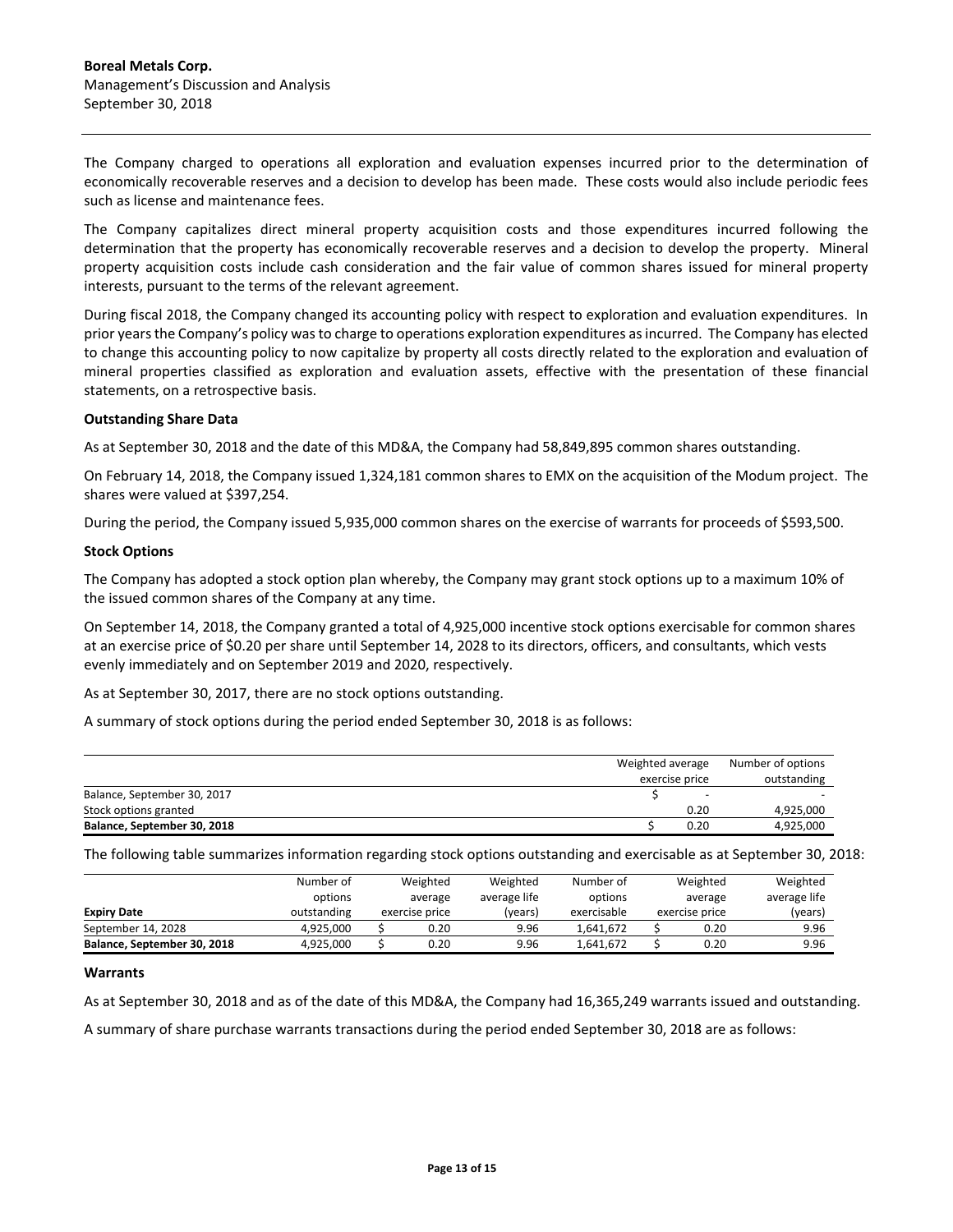| Expiry date                              | Exercise<br>price | <b>WARC</b> life<br>(years) | December 31.<br>2017 | Granted                  | Exercised                | Expired/<br>Cancelled    | September 30,<br>2018 |
|------------------------------------------|-------------------|-----------------------------|----------------------|--------------------------|--------------------------|--------------------------|-----------------------|
| April 4, 2018                            | \$0.10            | $\overline{\phantom{a}}$    | 6,135,000            | $\overline{\phantom{a}}$ | (5,935,000)              | (200,000)                |                       |
| May 21, 2019                             | \$0.30            | 0.64                        | 1,065,000            |                          | -                        |                          | 1,065,000             |
| August 14, 2019                          | \$0.40            | 0.87                        | 2,400,250            |                          | $\overline{\phantom{0}}$ | $\overline{\phantom{0}}$ | 2,400,250             |
| November 21, 2019                        | \$0.50            | 1.14                        | 12,399,999           | $\overline{\phantom{a}}$ | -                        | $\overline{\phantom{0}}$ | 12,399,999            |
| November 21, 2019                        | \$0.40            | 1.14                        | 500,000              | $\overline{\phantom{0}}$ | -                        | -                        | 500,000               |
| <b>Total Outstanding and Exercisable</b> |                   |                             | 22.500.249           | $\overline{\phantom{a}}$ | (5,935,000)              | (200,000)                | 16,365,249            |
| Weighted average                         |                   |                             |                      |                          |                          |                          |                       |
| price                                    |                   |                             | Ś<br>0.37            |                          | $0.10 \,$ \$             | 0.10                     | \$<br>0.47            |

### **Escrow Units**

12,102,236 shares and 3,538,618 warrants were placed in escrow in accordance with the escrow agreement dated November 21, 2017. 10% of the escrowed common shares and warrants were released on November 21, 2017, upon the completion of the SFOD. During the period ended September 30, 2018, 15% of the escrowed common shares and warrants were released. As at September 30, 2018, there were 9,076,677 common shares (December 31, 2017 – 10,892,012) and 2,653,964 warrants (December 31, 2017 – 3,184,756) of the Company held in escrow.

### **Management's Responsibility for Financial Statements**

Information provided in this report, including the financial statements, is the responsibility of management. In the preparation of these statements, estimates are sometimes necessary to make a determination of future value for certain assets or liabilities. Management believes such estimates have been based on careful judgments and have been properly reflected in the accompanying financial statements. Management maintains a system of internal controls to provide reasonable assurances that the Company's assets are safeguarded and to facilitate the preparation of relevant and timely information.

#### **Risk Factors**

### *Our exploration programs may not result in a commercial mining operation.*

Mineral exploration involves significant risk because few properties that are explored contain bodies of ore that would be commercially economic to develop into producing mines. Our mineral properties are without a known body of commercial ore and our proposed programs are an exploratory search for ore. We do not know whether our current exploration programs will result in any commercial mining operation. If the exploration programs do not result in the discovery of commercial ore, we will be required to acquire additional properties and write-off all of our investments in our existing properties.

#### *We may not have sufficient funds to complete further exploration programs.*

We have limited financial resources, do not generate operating revenue and must finance our exploration activity by other means. We do not know whether additional funding will be available for further exploration of our projects or to fulfill our anticipated obligations under our existing property agreements. If we fail to obtain additional financing, we will have to delay or cancel further exploration of our properties, and we could lose all of our interest in our properties.

## *Factors beyond our control may determine whether any mineral deposits we discover are sufficiently economic to be developed into a mine.*

The determination of whether our mineral deposits are economic is affected by numerous factors beyond our control. These factors include market fluctuations for precious metals; metallurgical recoveries associated with the mineralization; the proximity and capacity of natural resource markets and processing equipment; costs of access and surface rights; and government regulations governing prices, taxes, royalties, land tenure, land use, importing and exporting of minerals and environmental protection.